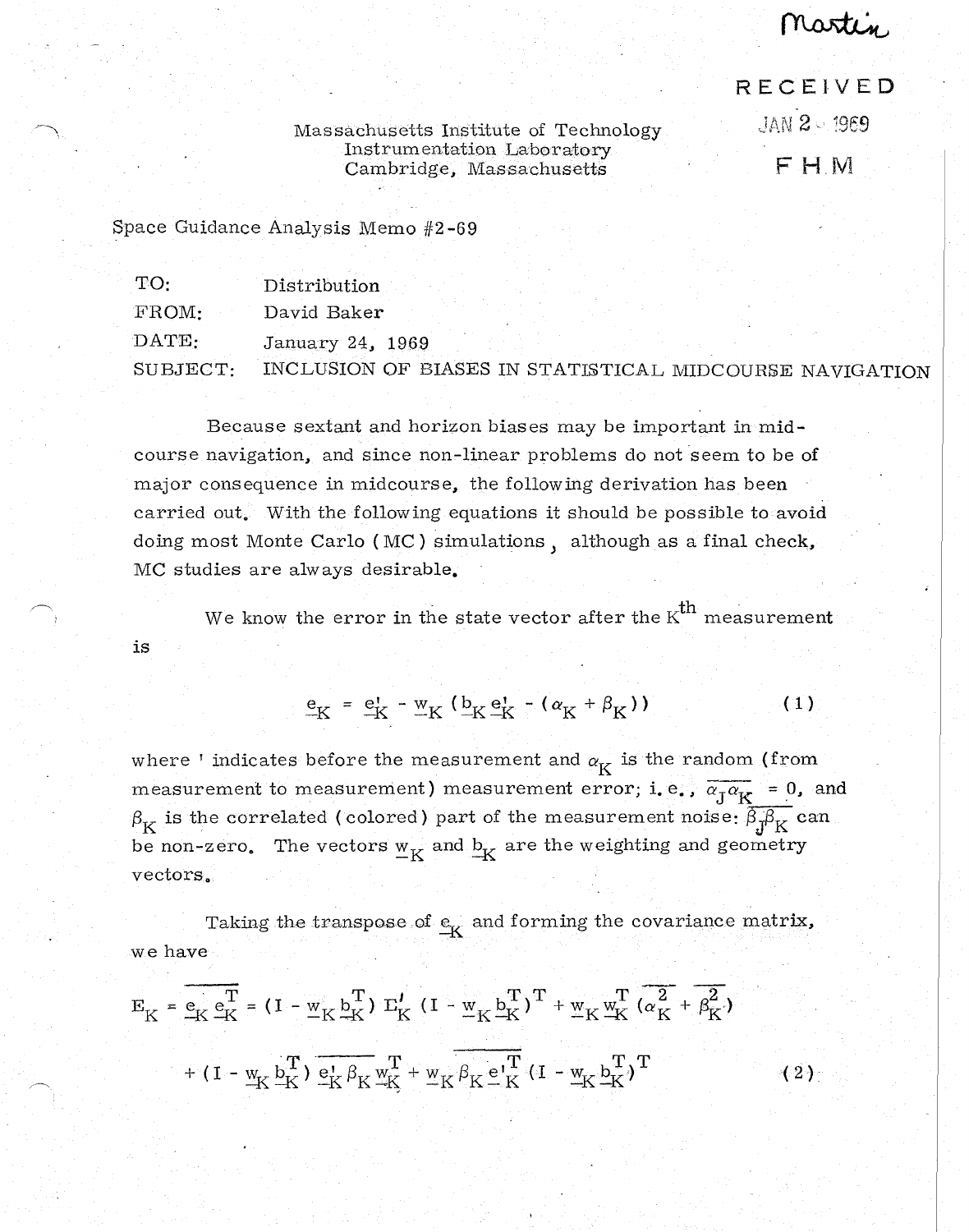Since we desire to know what the true uncertainties are (neglecting non-linear effects),  $w_{K}$ , the weighting vector which must be used in  $Eq. 2 is$ 

$$
\underline{\mathbf{w}}_{\mathbf{K}} = \frac{\mathbf{E}_{\mathbf{OB},\mathbf{K}}^{\prime} \mathbf{b}_{\mathbf{K}}}{\mathbf{b}_{\mathbf{K}}^{\mathbf{T}} \mathbf{E}_{\mathbf{OB},\mathbf{K}}^{\prime} \mathbf{b}_{\mathbf{K}} + \alpha^2 \mathbf{OB}, \mathbf{K}}
$$

where  $E_{OB}$  is the on-board covariance matrix. This  $W_K$  must be used in the calculation of E (the true covariance). The on-board covariance matrix nominally commences with the approximation



The true matrix, E, will commence with the true injection uncertainties. Also, the true  $\alpha^2$  may be different than the on-board  $\alpha^2$ <sub>OB</sub>. Hence, everything is known and can be calculated in Eq. 2 except for the last two terms which involve the unknown vector,  $\overline{e_K^{\prime}} \overline{\beta_K}$ . Since  $\beta_K$  is the colored part of the measurement noise, it can possibly be correlated with all of the previous  $\beta$ 's that are implicitly included in  $\underline{e}^i_K$ .

from Eq.  $1\frac{1}{2}$ The equation for the error before the  $K^{th}$  measurement is

$$
\underline{e}_{K}^{1} = \Phi_{K,K-1} \Big[ (I - \underline{w}_{K-1} \underline{b}_{K-1}^{T}) \underline{e}_{K-1}^{1} + \underline{w}_{K-1} (\alpha_{K-1} + \beta_{K-1}) \Big] (3)
$$

which is just  $\underline{e}_{K-1}$  propagated up to the time, K, with the transition matrix,  $\Phi$  (assuming no driving noise).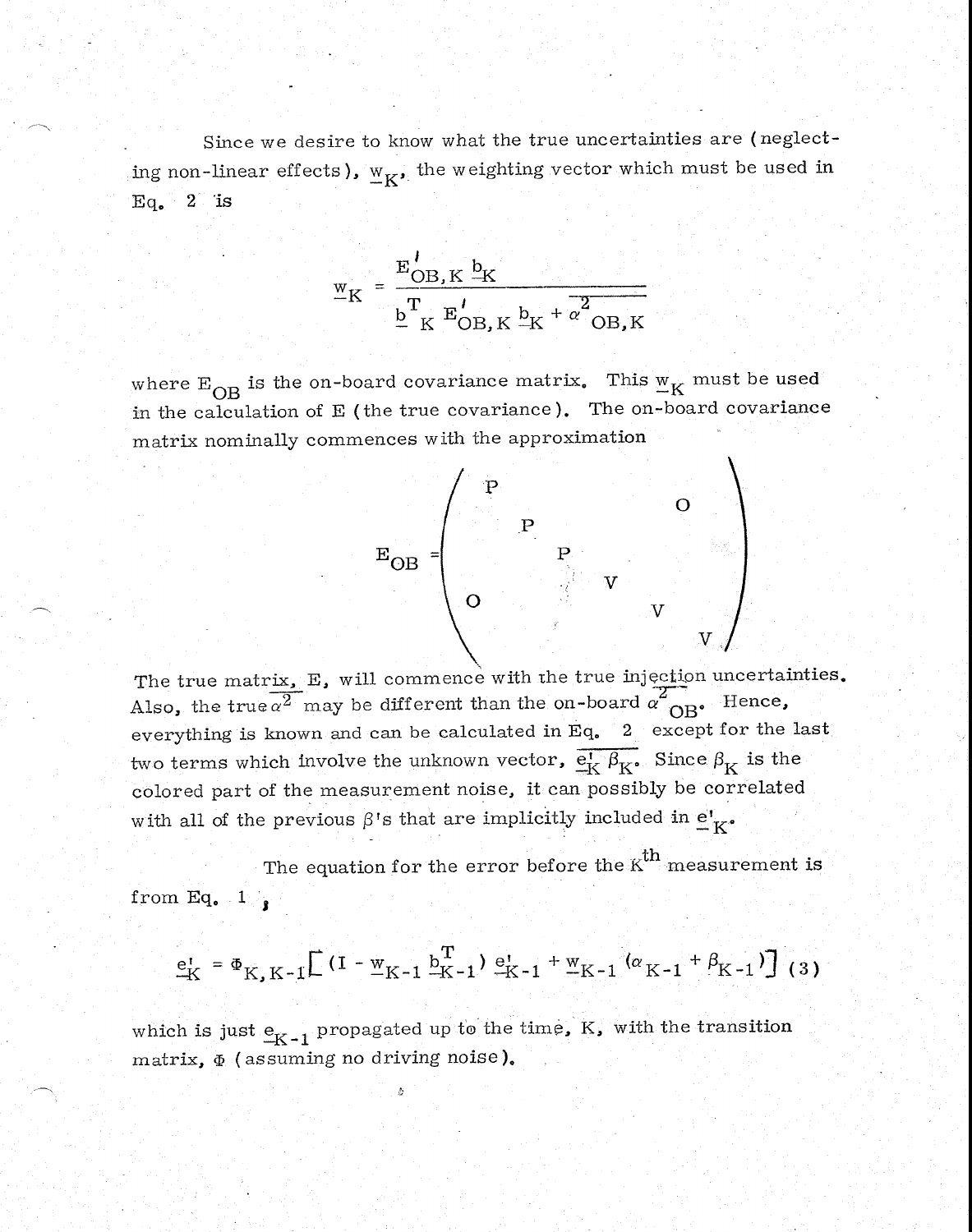If we let  $\epsilon_0$  be the injection error, then just before the first measurement

$$
\underline{e}_1^1 = \Phi_{1,0} \underline{e}_0 \tag{4}
$$

After the first measurement the error is:

$$
\underline{e}_{1} = \underline{e}_{1}^{t} + \underline{w}_{1} (\alpha_{1} + \beta_{1} - \underline{b}_{1}^{T} \underline{e}_{1}^{t})
$$

and using Eq.  $(4)$ ;

$$
\underline{\mathbf{e}}_1 = (\mathbf{I} - \underline{\mathbf{w}}_1 \underline{\mathbf{b}}^{\mathrm{T}}_1) \Phi_{1,0} \underline{\mathbf{e}}_0 + \underline{\mathbf{w}}_1 (\alpha_1 + \beta_1)
$$

Extrapolating to the second measurement gives

$$
e_2 = \Phi_{2,1} e_1 = \Phi_{2,1} \left[ (1 - \underline{w}_1 \underline{b}^T_1) \Phi_{1,0} e_0 + \underline{w}_1 (\alpha_1 + \beta_1) \right]
$$

The error before the next measurement is

$$
\underline{e'}_{3} = \Phi_{3,2} \left[ (I - \underline{w}_{2} \underline{h}^{T}_{2}) \Phi_{2,1} \left( (I - \underline{w}_{1} \underline{b}_{1}) \Phi_{1,0} \underline{e}_{0} + \underline{w}_{1} (\alpha_{1} + \beta_{1}) \right) + \underline{w}_{2} (\alpha_{2} + \beta_{2}) \right] ;
$$

etc.

From these above equations and Eq. 3, there follows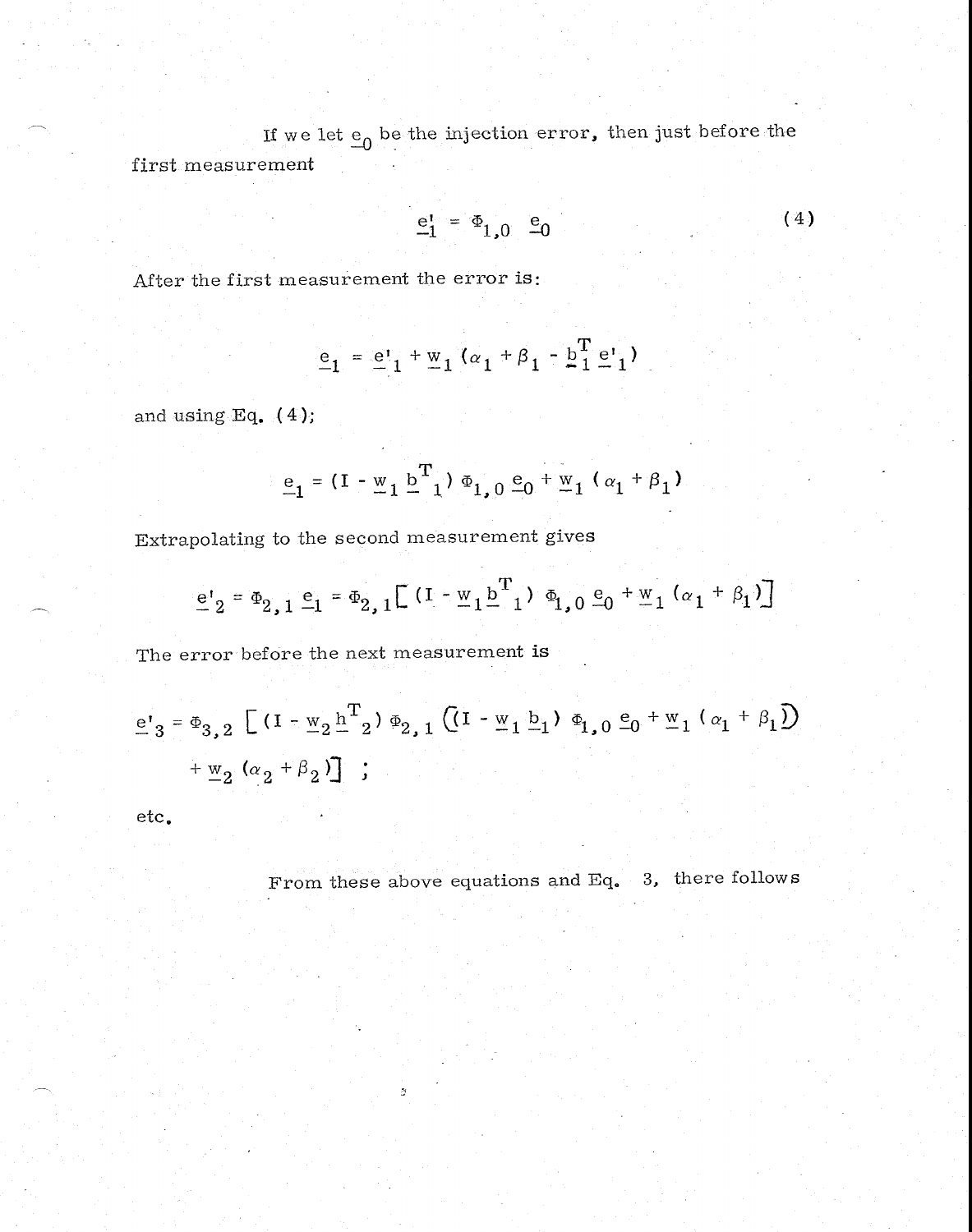$$
e_{K}^{1} = \Phi_{K,K-1} \left\{ (1 - w_{K-1} b_{K-1}^{T}) \Phi_{K-1, K-2} \left[ (1 - w_{K-2} b_{K-2}^{T}) \cdots \right] \right\}
$$
  
\n
$$
\Phi_{3,2} \left( (1 - w_{2} b_{2}^{T}) \Phi_{2,1} \left( (1 - w_{1} b_{1}^{T}) \Phi_{1,0} e_{0} + w_{1} (a_{1} + \beta_{1}) \right) \right)
$$
  
\n
$$
+ w_{2} (a_{2} + \beta_{2}) + \cdots + w_{K-2} (a_{K-2} + \beta_{K-2}) + w_{K-1} (a_{K-1} + \beta_{K-1}) \right\}
$$

 $\circ$  or

$$
I = K - 1
$$
\n
$$
e_{K}^{I} = \prod_{\substack{I=1 \ K>1}} \Phi_{I+1, I} (I - \underline{w}_{I} \underline{b}_{I}^{T}) \Phi_{I, 0} \underline{e}_{0} + \Phi_{1, 0} \underline{e}_{0} + \Phi_{K, K-1} \underline{w}_{K-1} (\alpha_{K-1} + \beta_{K-1})
$$
\n
$$
K > 1
$$
\n
$$
K > 1
$$

$$
I = K - 2
$$
\n
$$
+ \sum_{\substack{I = 1 \\ K > 2}}^{I = K - 2} \left[ \prod_{J = I + 1}^{J = K - 1} \Phi_{J + 1, J} (I - \underline{w}_{J} \underline{b}_{J}^{T}) \right] \Phi_{I + 1, I} \underline{w}_{I} (\alpha_{I} + \beta_{I})
$$

where in the products, a factor with I or  $J = M-1$  is to the right of the factor with  $I$  or  $J = M$ .

Post multiplying by  $\boldsymbol{\beta}_K$  and taking the expectation gives

$$
\frac{\overline{e}_{K} \beta_{K}}{+ c_{2} \left[ \alpha_{I} \beta_{K} + \beta_{I} \beta_{K} \right]}\n+ c_{2} \left[ \alpha_{I} \beta_{K} + \beta_{I} \beta_{K} \right]
$$
\n(5)

The first two terms contain  $\overline{e_0 \beta}_K$  and are zero since  $\overline{e_0}$  is assumed to be independent of all measurement errors. Also, since  $\alpha_{\bar{1}}$  is assumed to be completely random,  $\alpha_{\text{T}}^{\beta} \beta_K = 0$  for all I and K. For our present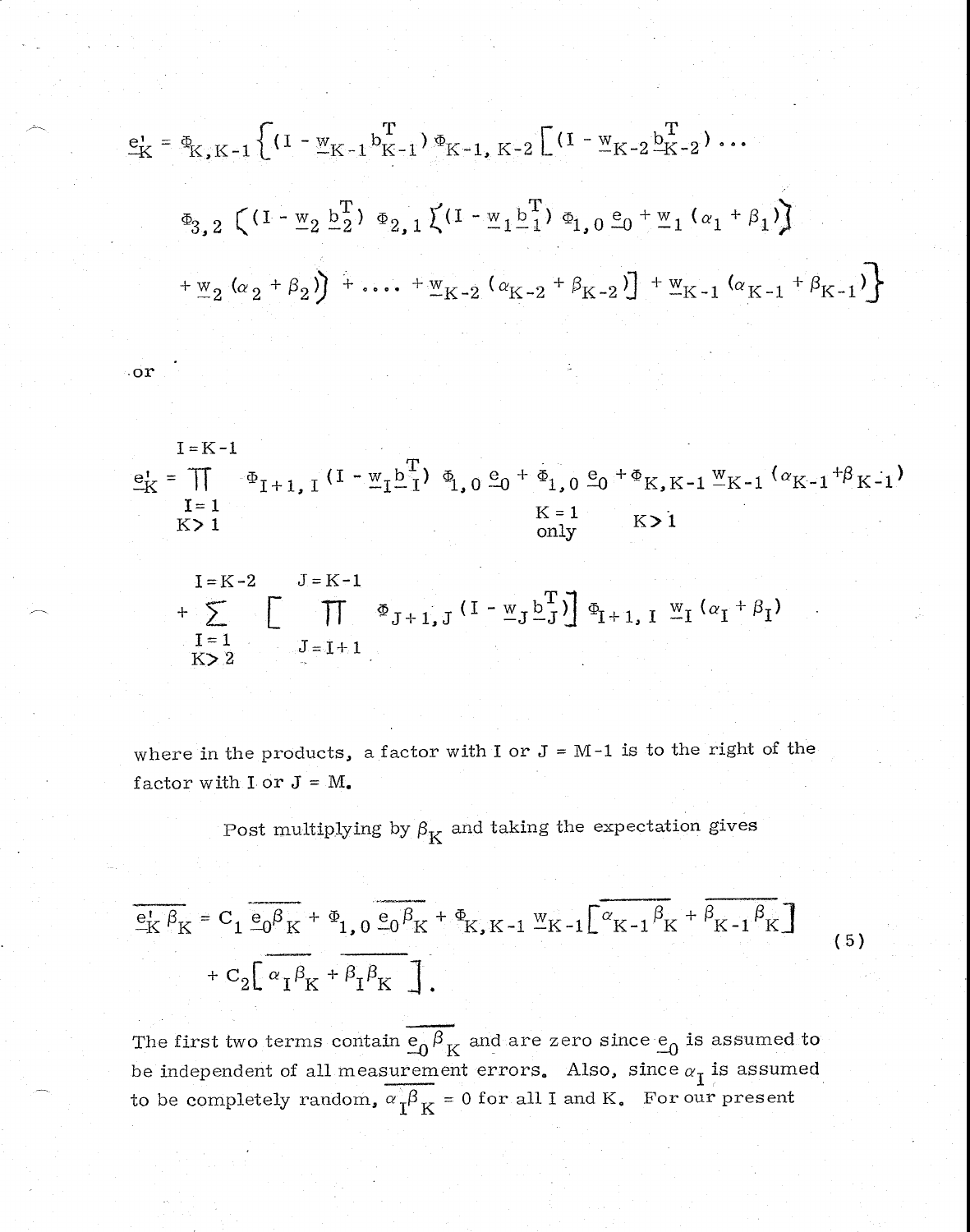study, we shall make another simplification and assume  $\beta_I \beta_K$  is not dependent on I (on time); therefore,  $\beta_{\text{I}} \beta_{\text{K}} = \beta^2 = \sigma_{\beta}^2$  where  $\sigma_{\beta}$  is the standard deviation. Other models for the time dependence of  $\beta$  are possible. A common one is of the form  $e^{-at}$  where a is a positive constant.

## o, Eq. 5 becomes

$$
\frac{e_K^j \beta_K}{K} = \begin{cases} \Phi_{K,K-1} & \text{w}_{K-1} \\ K > 1 \end{cases}
$$
\n
$$
I = K - 2 \qquad J = K - 1
$$
\n
$$
+ \sum_{\substack{I = 1 \\ I = 1}}^{K} \left[ \prod_{J = I + 1}^{\infty} \Phi_{J+1,J} (I - w_J b_J) \right] \Phi_{I+1,J} w_I \Big\} \sigma_{\beta}^2 \tag{6}
$$

If there are both instrument and horizon biases, the variance can be written as

$$
\sigma_{\beta}^2 = \sigma_{\text{I}\beta}^2 + \sigma_{\text{H}\beta}^2
$$

where  $\sigma_{16}$  is the instrument bias standard deviation and  $\sigma_{\text{H}B}$  is the horizon bias standard deviation of the planet. We have assumed no time dependence of either bias and the independence of each from the other.

At MCC times, if the direction and magnitude of the acceleration measurement uncertainties due to the burns are known, then these can be added to the true covariance matrix (E) at each MCC.

A simple recursion equation can be obtained from Eq. 6 if it is written in a compiler language instead of as an algebraic expression. In MAC, at the K th measurement, the equation for  $\frac{e^t}{K} \beta_K$  can be written as